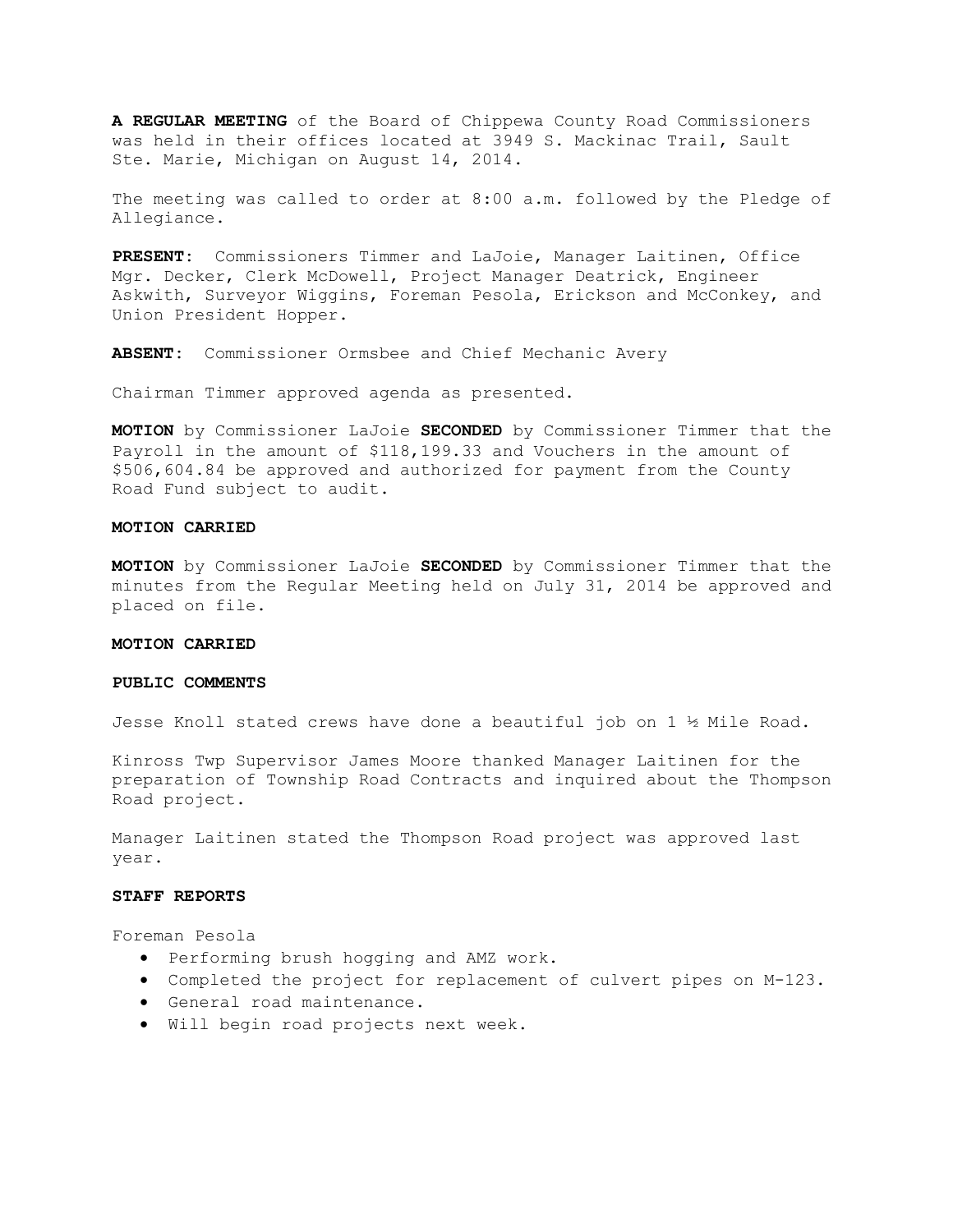Foreman Erickson

- · Working on Whitehead Road on Sugar Island.
- · Moving and repair of equipment.
- · Will begin work on 3 Mile Road next week.
- · General road maintenance.
- · Performing brush hogging along county roads.

Foreman McConkey

- · Working on Hanna Road project.
- · General road maintenance.
- · Performing patching on blacktop roads.

# Surveyor Wiggins

- · Working on marking our county projects.
- · Applying for DEQ permits.

Office Manager Decker

· Gave an update on lighting upgrades completed at the main garage along with ones which are in the process.

Manager Laitinen expanded on lighting upgrades. He indicated we did request quotes for lighting upgrades for the Pickford garage. This would include changing all lights over to LED from florescent. He stated there was a difference of around \$5,000.00 between the two quotes received. Positive Energy came in at \$10,106.00 and Bailey Electric at \$15,140.00.

Discussion ensued.

Manager Laitinen stated we will be moving forward and having Positive Energy perform the requested upgrades.

Project Manager Deatrick

- · Sugar Island project is coming along well with the shoulder work being completed today. Thanked Dave Mills for his help with the onsite inspection work.
- · The Federal Aid project for milling, resurfacing and guardrail work at various bridge locations has been award to Rieth Riley Contractors. We will hold the pre-construction meeting next Tuesday. Preliminary start date is set for the first of September and should be completed within a few weeks.

Engineer Askwith

- · Salt barn footings have been completed and will begin the process of pouring the walls on Friday with 6 pours over the next few weeks. Have been very pleased with the work performed by Johnson Brothers so far.
- · Held a very lengthy meeting yesterday with URS regarding the Causeway Project. We reviewed the entire request for proposals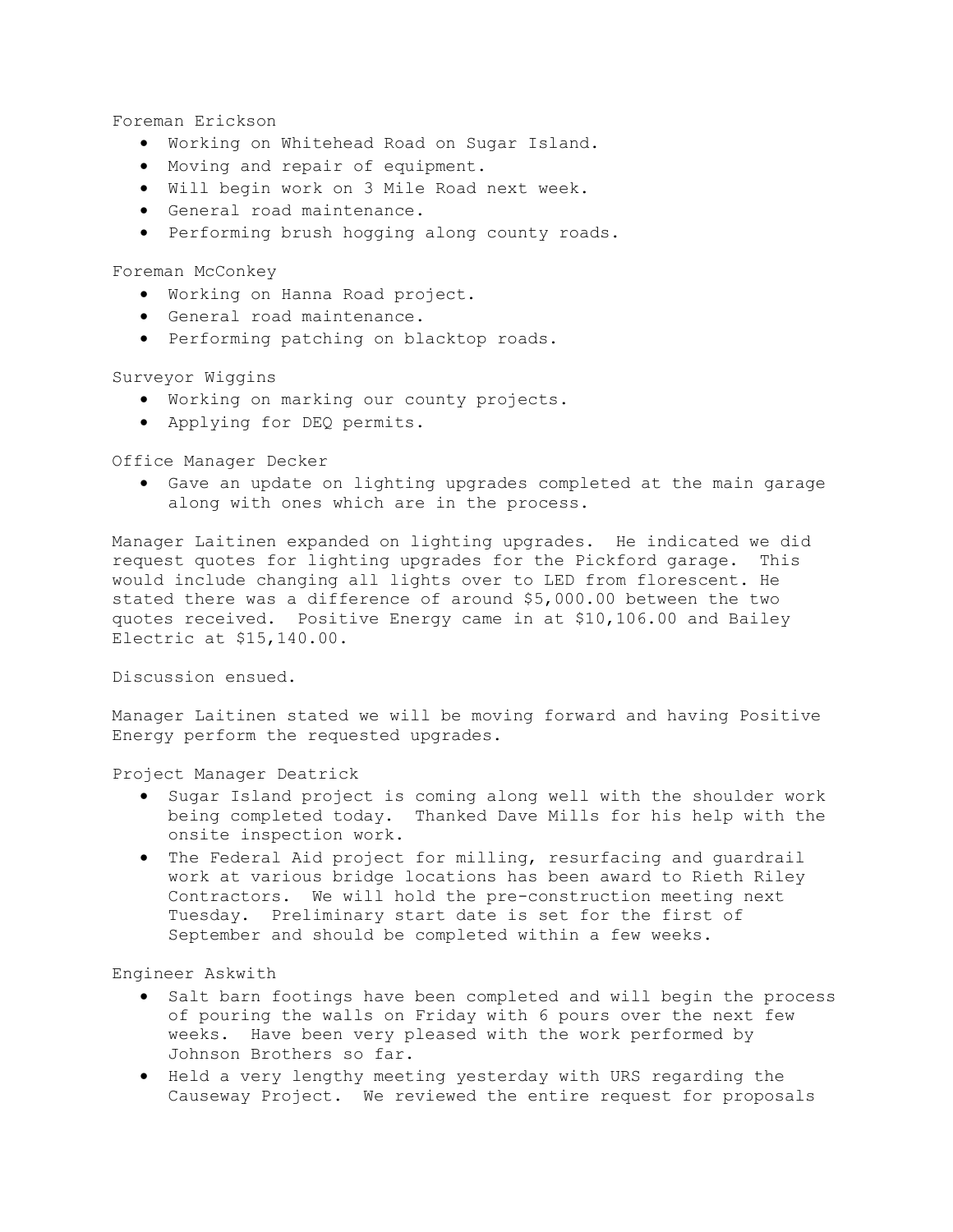which will be distributed to the four contractors hopefully by the end of the month.

· Began taking pictures of storm damage repairs to submit so we might begin the process of reimbursement from the tribe.

# **COUNTY COMMISSIONERS REPORTS**-None

# **MANAGERS REPORT**

- · Continue to work on our draft for DEQ settlement agreement.
- · Completed and sent out township road agreements which would be included in our county wide paving package. Approximately 12 to 15 thousand tons.
- · Gravel crushing is moving along. Con Agg has finished crushing in the 15 Mile and Brocklhurst pits and will move to Drummond. After some further investigation we have found that there is a conservation easement on the property on Whitehouse Landing Road which limits the use to forestry only. Asked permission to switch location to Strongs pit and will be negotiating price with bidders.
- · Received our winter Letter of Understanding from MDOT, which defines the routes and manpower patrols. They have added an additional night patrol out of Goetzville. This will force us to hire an additional temporary driver this winter season. Winter season is defined as November 2nd through March 28th.
- · Working with Terry Asphalt to help clean up the asphalt spill which their truck driver was responsible for.
- · Held an additional RTF Meeting to deal with the Mackinac County issue in regards to the legislatively approved funds they had received for the Worth Road job. Luce County had a project they could bring forward so we need to adjust the TIP. We have since found out that MDOT has stalled all bidding on all local agency projects because the obligation authority has run out. This has sent all State wide agencies into an uproar. We were very lucky to have had our projects out for bid early. We have asked Regional Planning to track county allocations individually.
- · Negotiating meeting to be held at the Northern Meeting on September 3rd at 9:30. Marquette County will be making a presentation on performance based maintenance contract. They have invited MDOT into a pilot based program.

Manager Laitinen requested permission to take bids for county wide paving markings.

**MOTION** by Commissioner LaJoie **SECONDED** by Commissioner Timmer to authorize Manager Laitinen to receive bids for county wide pavement marking package.

## **MOTION CARRIED**